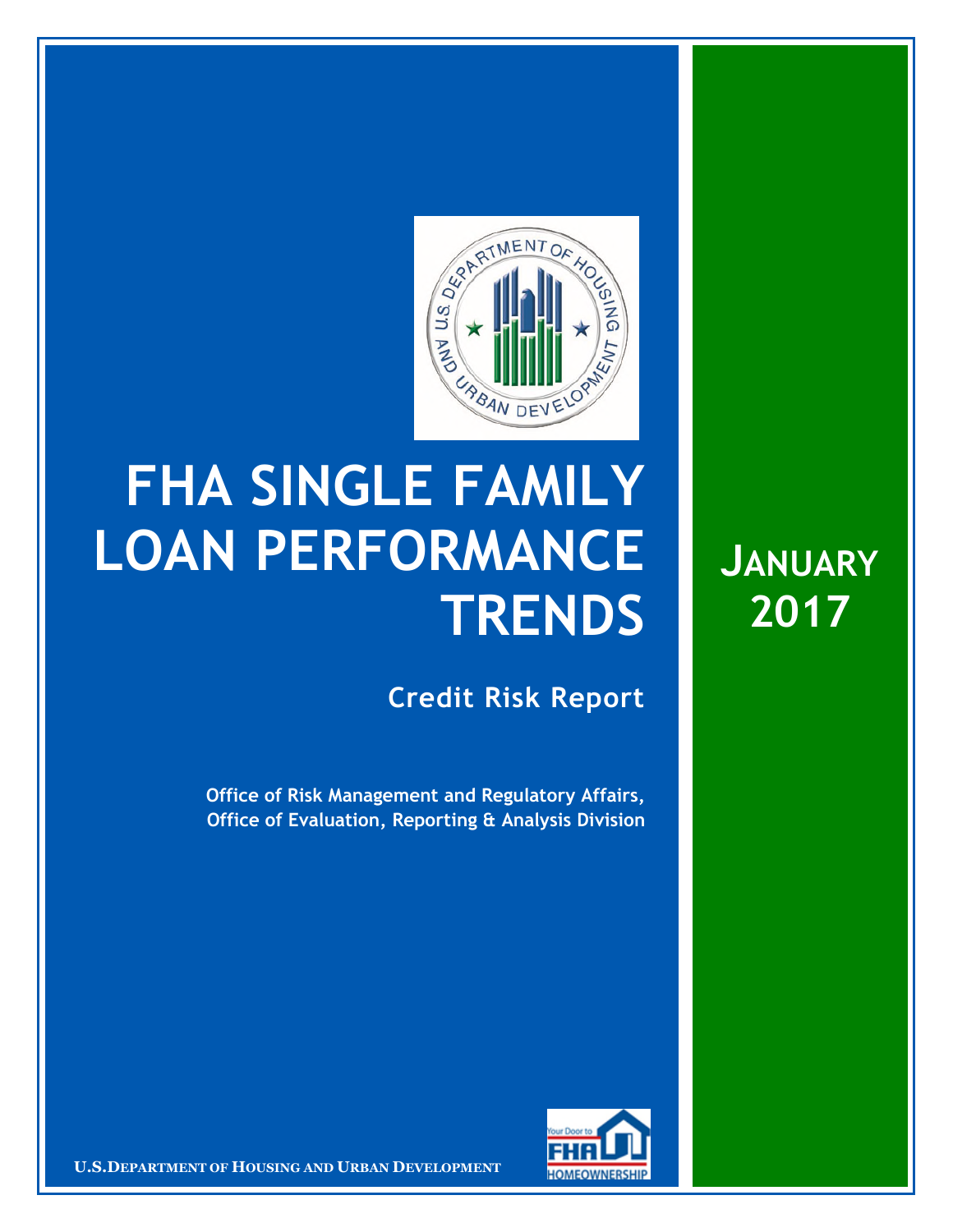## Table of Contents

## Table of Figures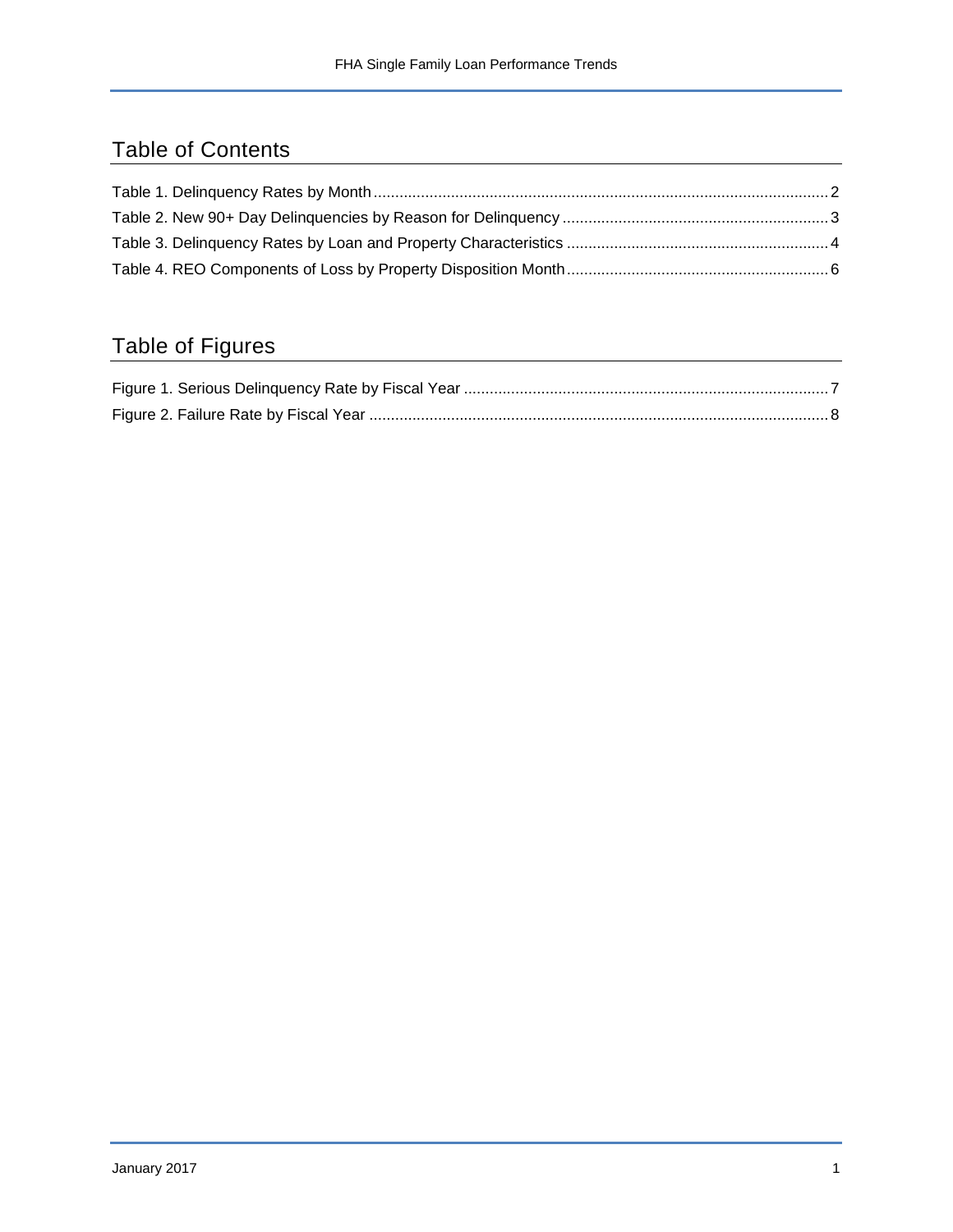<span id="page-2-0"></span>

|                                | Active<br>Insurance in |        | Delinquency Rates <sup>a</sup> (%) |                            | Exceptions <sup>b</sup> (%) | Serious    |                       |  |  |  |  |  |
|--------------------------------|------------------------|--------|------------------------------------|----------------------------|-----------------------------|------------|-----------------------|--|--|--|--|--|
|                                | Force                  |        |                                    |                            | In.                         | In         | Delinquency           |  |  |  |  |  |
| Month                          | (EOM)                  | 30-day | 60-day                             | 90-day                     | Foreclosure                 | Bankruptcy | Rate <sup>c</sup> (%) |  |  |  |  |  |
| <b>Non-Seasonally Adjusted</b> |                        |        |                                    |                            |                             |            |                       |  |  |  |  |  |
| Jan 2016                       | 7,797,476              | 5.10   | 1.78                               | 3.07                       | 1.81                        | 0.91       | 5.80                  |  |  |  |  |  |
| Feb                            | 7,809,458              | 4.14   | 1.50                               | 2.88                       | 1.78                        | 0.89       | 5.55                  |  |  |  |  |  |
| Mar                            | 7,809,260              | 3.72   | 1.32                               | 2.76                       | 1.68                        | 0.87       | 5.31                  |  |  |  |  |  |
| Apr                            | 7,810,381              | 4.08   | 1.30                               | 2.60                       | 1.67                        | 0.88       | 5.16                  |  |  |  |  |  |
| May                            | 7,813,695              | 4.21   | 1.37                               | 2.57                       | 1.63                        | 0.87       | 5.07                  |  |  |  |  |  |
| Jun                            | 7,814,304              | 4.38   | 1.46                               | 2.50                       | 1.62                        | 0.89       | 5.02                  |  |  |  |  |  |
| Jul                            | 7,824,682              | 4.74   | 1.52                               | 2.50                       | 1.59                        | 0.87       | 4.96                  |  |  |  |  |  |
| Aug                            | 7,834,822              | 4.49   | 1.54                               | 2.52                       | 1.55                        | 0.88       | 4.95                  |  |  |  |  |  |
| Sep                            | 7,838,495              | 4.48   | 1.57                               | 2.56                       | 1.50                        | 0.86       | 4.92                  |  |  |  |  |  |
| Oct                            | 7,840,261              | 4.55   | 1.60                               | 2.58                       | 1.47                        | 0.86       | 4.91                  |  |  |  |  |  |
| Nov                            | 7,839,269              | 4.74   | 1.64                               | 2.62                       | 1.46                        | 0.86       | 4.94                  |  |  |  |  |  |
| Dec                            | 7,842,834              | 5.04   | 1.69                               | 2.67                       | 1.46                        | 0.87       | 4.99                  |  |  |  |  |  |
| Jan 2017                       | 7,877,094              | 4.66   | 1.63                               | 2.62                       | 1.47                        | 0.87       | 4.97                  |  |  |  |  |  |
|                                |                        |        |                                    | <b>Seasonally Adjusted</b> |                             |            |                       |  |  |  |  |  |
| Jan 2016                       | 7,797,476              | 4.88   | 1.59                               | 2.74                       | 1.79                        | 0.89       | 5.42                  |  |  |  |  |  |
| Feb                            | 7,809,458              | 4.45   | 1.62                               | 2.72                       | 1.74                        | 0.88       | 5.34                  |  |  |  |  |  |
| Mar                            | 7,809,260              | 4.22   | 1.57                               | 2.82                       | 1.61                        | 0.90       | 5.33                  |  |  |  |  |  |
| Apr                            | 7,810,381              | 4.35   | 1.47                               | 2.78                       | 1.58                        | 0.90       | 5.26                  |  |  |  |  |  |
| May                            | 7,813,695              | 4.23   | 1.46                               | 2.76                       | 1.59                        | 0.88       | 5.23                  |  |  |  |  |  |
| Jun                            | 7,814,304              | 4.42   | 1.52                               | 2.69                       | 1.66                        | 0.91       | 5.26                  |  |  |  |  |  |
| Jul                            | 7,824,682              | 4.98   | 1.54                               | 2.65                       | 1.63                        | 0.89       | 5.17                  |  |  |  |  |  |
| Aug                            | 7,834,822              | 4.28   | 1.52                               | 2.64                       | 1.63                        | 0.93       | 5.20                  |  |  |  |  |  |
| Sep                            | 7,838,495              | 4.17   | 1.45                               | 2.61                       | 1.55                        | 0.88       | 5.03                  |  |  |  |  |  |
| Oct                            | 7,840,261              | 4.55   | 1.52                               | 2.56                       | 1.49                        | 0.83       | 4.88                  |  |  |  |  |  |
| Nov                            | 7,839,269              | 4.47   | 1.52                               | 2.46                       | 1.48                        | 0.82       | 4.76                  |  |  |  |  |  |
| Dec                            | 7,842,834              | 4.67   | 1.51                               | 2.45                       | 1.46                        | 0.83       | 4.74                  |  |  |  |  |  |
| Jan 2017                       | 7,877,094              | 4.45   | 1.45                               | 2.34                       | 1.45                        | 0.85       | 4.64                  |  |  |  |  |  |

<span id="page-2-1"></span>

EOM = end of month.

<sup>a</sup>The 90-day category includes all loans that are at least 3 months delinquent excluding those loans in foreclosure or bankruptcy processing. Included in the delinquency counts are loans under active consideration for loss mitigation foreclosure avoidance.

<sup>b</sup> Exceptions are counted separately from delinquencies, regardless of the length of the delinquency period.

<sup>c</sup> Serious delinquency rates are the sum of 90-day delinquencies plus in-foreclosures and in-bankruptcies.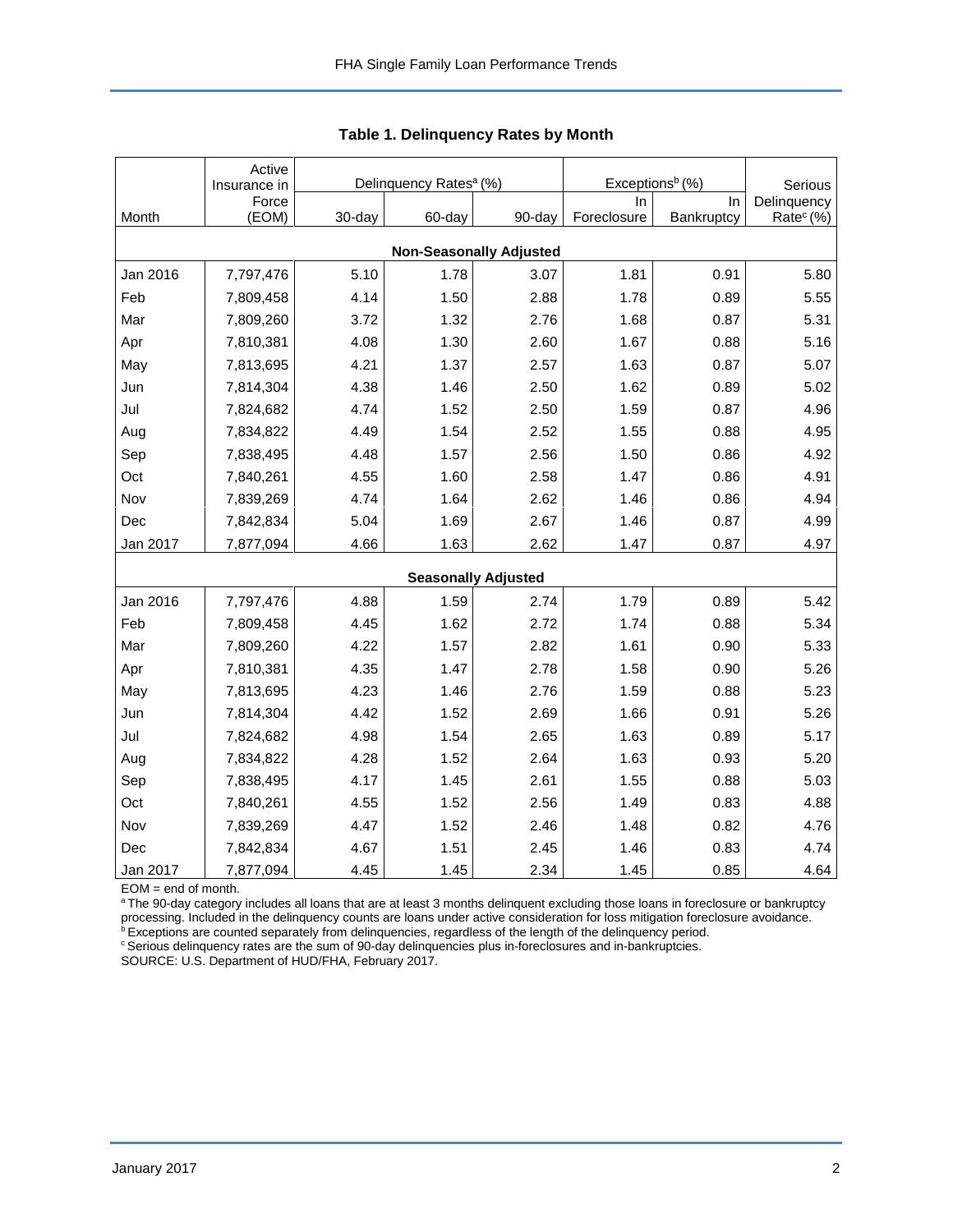<span id="page-3-0"></span>

|                                   |                              | Share by Reason for Delinquency (%) |            |                          |                                     |                                |               |                    |  |  |  |
|-----------------------------------|------------------------------|-------------------------------------|------------|--------------------------|-------------------------------------|--------------------------------|---------------|--------------------|--|--|--|
|                                   |                              |                                     |            |                          | Death or<br>Illness of<br>Principal |                                |               |                    |  |  |  |
| <b>Fiscal Year</b><br>and Quarter | New 90+ Day<br>Delinquencies | Reduction<br>of Income              | Unemployed | Excessive<br>Obligations | <b>Borrower</b><br>or Family        | Marital<br><b>Difficulties</b> | No<br>Contact | Other <sup>a</sup> |  |  |  |
| 2011 Q1                           | 133,710                      | 37.71                               | 9.68       | 16.38                    | 9.51                                | 4.59                           | 12.88         | 9.24               |  |  |  |
| 2011 Q2                           | 117,911                      | 37.31                               | 10.24      | 16.09                    | 10.15                               | 4.53                           | 11.99         | 9.70               |  |  |  |
| 2011 Q3                           | 99,257                       | 36.65                               | 10.42      | 16.48                    | 10.67                               | 4.88                           | 10.74         | 10.16              |  |  |  |
| 2011 Q4                           | 133,831                      | 37.29                               | 10.26      | 17.51                    | 10.95                               | 4.76                           | 9.34          | 9.90               |  |  |  |
| 2012 Q1                           | 158,096                      | 36.52                               | 9.48       | 19.14                    | 11.08                               | 4.49                           | 9.24          | 10.05              |  |  |  |
| 2012 Q2                           | 114,763                      | 37.12                               | 10.00      | 17.62                    | 11.36                               | 4.77                           | 8.50          | 10.63              |  |  |  |
| 2012 Q3                           | 101,468                      | 36.77                               | 9.73       | 17.57                    | 11.70                               | 4.97                           | 8.27          | 10.98              |  |  |  |
| 2012 Q4                           | 125,200                      | 36.78                               | 9.51       | 18.10                    | 11.85                               | 4.64                           | 8.05          | 11.07              |  |  |  |
| 2013 Q1                           | 124,360                      | 36.19                               | 9.01       | 18.49                    | 12.01                               | 4.65                           | 8.08          | 11.56              |  |  |  |
| 2013 Q2                           | 104,165                      | 35.80                               | 8.83       | 18.03                    | 12.24                               | 4.52                           | 8.09          | 12.50              |  |  |  |
| 2013 Q3                           | 86,810                       | 35.93                               | 8.31       | 18.12                    | 12.35                               | 4.60                           | 8.33          | 12.36              |  |  |  |
| 2013 Q4                           | 105,090                      | 36.24                               | 8.31       | 19.15                    | 12.40                               | 4.58                           | 8.60          | 10.72              |  |  |  |
| 2014 Q1                           | 112,099                      | 35.27                               | 7.94       | 20.51                    | 12.15                               | 4.45                           | 9.12          | 10.57              |  |  |  |
| 2014 Q2                           | 93,183                       | 34.74                               | 8.07       | 19.69                    | 11.81                               | 4.32                           | 10.54         | 10.83              |  |  |  |
| 2014 Q3                           | 80,881                       | 33.23                               | 7.96       | 19.96                    | 12.27                               | 4.36                           | 11.06         | 11.17              |  |  |  |
| 2014 Q4                           | 101,850                      | 32.45                               | 7.55       | 21.02                    | 12.63                               | 4.40                           | 11.19         | 10.77              |  |  |  |
| 2015 Q1                           | 106,665                      | 31.76                               | 7.06       | 22.04                    | 12.69                               | 4.21                           | 11.40         | 10.84              |  |  |  |
| 2015 Q2                           | 82,866                       | 32.14                               | 7.19       | 21.71                    | 12.56                               | 4.18                           | 11.22         | 11.01              |  |  |  |
| 2015 Q3                           | 71,869                       | 30.82                               | 6.75       | 21.47                    | 12.68                               | 4.22                           | 12.65         | 11.40              |  |  |  |
| 2015 Q4                           | 88,263                       | 30.50                               | 6.75       | 22.35                    | 12.75                               | 3.97                           | 11.51         | 12.17              |  |  |  |
| 2016 Q1                           | 92,607                       | 30.39                               | 6.72       | 22.71                    | 12.91                               | 4.03                           | 10.78         | 12.46              |  |  |  |
| 2016 Q2                           | 78,978                       | 29.81                               | 7.26       | 22.80                    | 12.75                               | 3.91                           | 11.25         | 12.22              |  |  |  |
| 2016 Q3                           | 66,500                       | 29.96                               | 7.92       | 23.12                    | 13.36                               | 4.15                           | 9.78          | 11.71              |  |  |  |
| 2016 Q4                           | 85,289                       | 30.17                               | 8.55       | 24.05                    | 13.40                               | 3.90                           | 8.70          | 11.24              |  |  |  |
| 2017Q1                            | 94,951                       | 28.51                               | 8.01       | 23.93                    | 12.94                               | 3.47                           | 9.45          | 13.70              |  |  |  |
| 2017Q2-Jan                        | 29,777                       | 25.77                               | 7.59       | 23.40                    | 11.80                               | 2.97                           | 12.63         | 15.85              |  |  |  |

<span id="page-3-1"></span>**Table 2. New 90+ Day Delinquencies by Reason for Delinquency** 

a Includes abandonment of property, distant employment transfer, neighborhood problems, property problems, inability to sell or rent property, military service, business failure, casualty loss, energy-environment cost, servicing problems, payment adjustment, payment dispute, and transfer of ownership pending fraud and incarceration.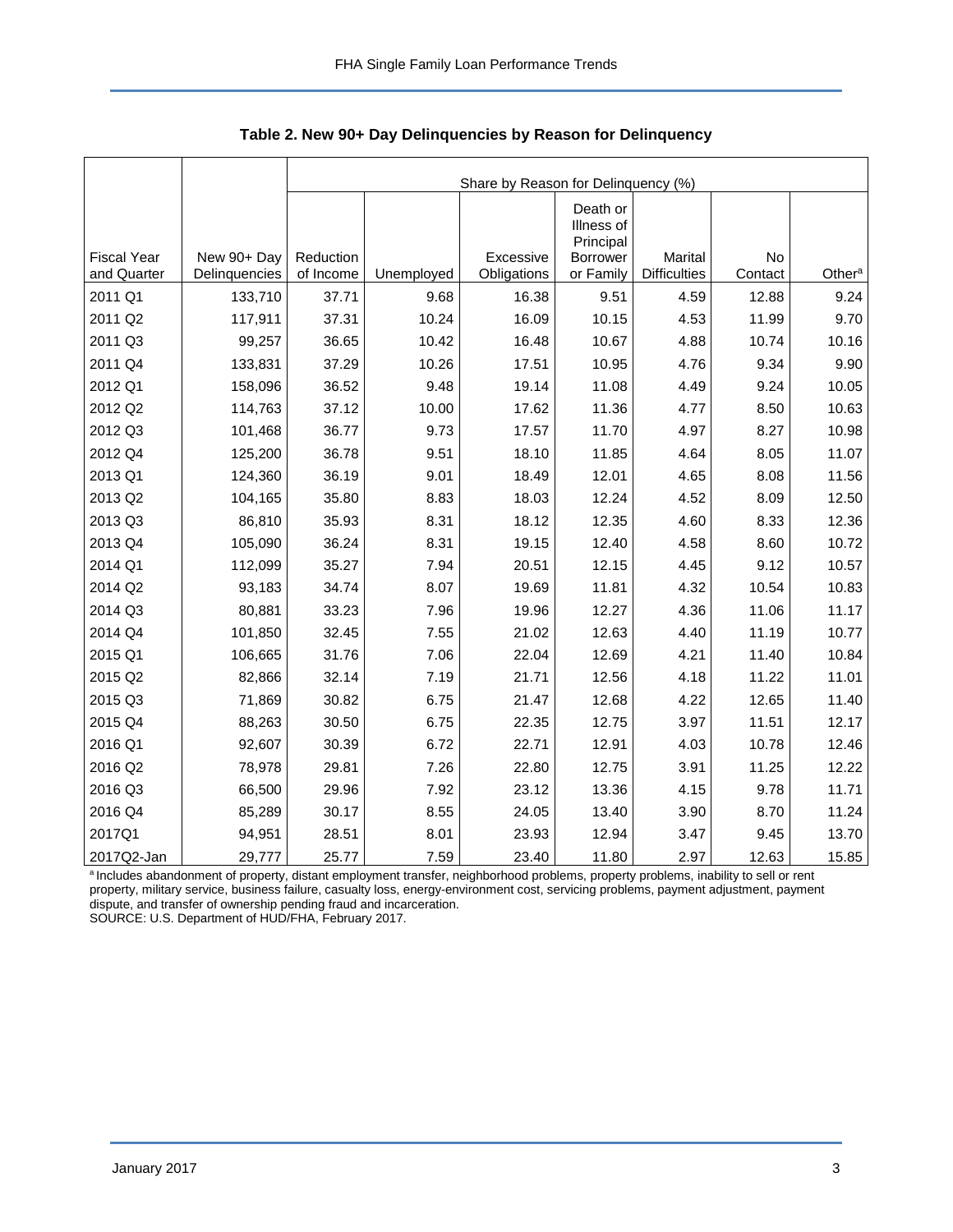<span id="page-4-0"></span>

|                           |                                   | Rates of Active Loan Counts (%) |        |        |            |                    |                  |                                  |  |  |  |
|---------------------------|-----------------------------------|---------------------------------|--------|--------|------------|--------------------|------------------|----------------------------------|--|--|--|
|                           |                                   |                                 |        |        |            |                    |                  | Serious                          |  |  |  |
|                           | <b>IIF</b><br>Shares <sup>a</sup> | All Past<br>Dueb                | 30-Day | 60-Day | $90 + Day$ | In.<br>Foreclosure | In<br>Bankruptcy | Delinquency<br>Rate <sup>c</sup> |  |  |  |
| <b>Loan Purpose</b>       |                                   |                                 |        |        |            |                    |                  |                                  |  |  |  |
|                           |                                   | 11.25                           | 4.66   | 1.63   | 2.62       | 1.47               | 0.87             | 4.97                             |  |  |  |
| All Active Loans          | 7,877,094                         |                                 |        |        |            |                    |                  |                                  |  |  |  |
| Purchase                  | 65.96                             | 12.17                           | 5.10   | 1.84   | 2.89       | 1.44               | 0.90             | 5.23                             |  |  |  |
| Refinance                 | 34.04                             | 9.48                            | 3.80   | 1.21   | 2.11       | 1.54               | 0.82             | 4.47                             |  |  |  |
| <b>Refinance</b>          |                                   |                                 |        |        |            |                    |                  |                                  |  |  |  |
| Refinance Loans           | 2,681,526                         | 9.48                            | 3.80   | 1.21   | 2.11       | 1.54               | 0.82             | 4.47                             |  |  |  |
| Conventional              | 33.02                             | 11.86                           | 4.50   | 1.48   | 2.67       | 2.17               | 1.05             | 5.88                             |  |  |  |
| No Cash Out               | 21.79                             | 11.37                           | 4.36   | 1.43   | 2.57       | 1.99               | 1.01             | 5.57                             |  |  |  |
| Cash Out                  | 11.23                             | 12.83                           | 4.77   | 1.57   | 2.85       | 2.52               | 1.12             | 6.49                             |  |  |  |
| <b>FHA</b>                | 9.68                              | 7.73                            | 3.34   | 1.03   | 1.66       | 1.02               | 0.68             | 3.36                             |  |  |  |
| No Cash Out               | 6.19                              | 7.27                            | 3.18   | 0.96   | 1.54       | 0.93               | 0.66             | 3.13                             |  |  |  |
| Cash Out                  | 3.49                              | 8.55                            | 3.63   | 1.16   | 1.89       | 1.18               | 0.70             | 3.77                             |  |  |  |
| Streamline                | 57.30                             | 8.41                            | 3.47   | 1.09   | 1.87       | 1.26               | 0.71             | 3.84                             |  |  |  |
| Credit Score Ranged       |                                   |                                 |        |        |            |                    |                  |                                  |  |  |  |
| Loans with Credit Scores  | 5,792,819                         | 10.89                           | 4.54   | 1.59   | 2.59       | 1.36               | 0.81             | 4.76                             |  |  |  |
| < 500                     | 0.16                              | 35.66                           | 10.35  | 4.81   | 10.03      | 6.69               | 3.78             | 20.50                            |  |  |  |
| 500-579                   | 2.29                              | 35.54                           | 12.05  | 4.97   | 9.22       | 5.69               | 3.61             | 18.52                            |  |  |  |
| 580-619                   | 6.86                              | 25.24                           | 9.57   | 3.69   | 6.30       | 3.56               | 2.12             | 11.98                            |  |  |  |
| 620-659                   | 29.38                             | 15.80                           | 6.77   | 2.40   | 3.78       | 1.70               | 1.16             | 6.64                             |  |  |  |
| 660-719                   | 39.26                             | 7.55                            | 3.35   | 1.08   | 1.70       | 0.93               | 0.49             | 3.12                             |  |  |  |
| 720-850                   | 22.06                             | 3.10                            | 1.32   | 0.39   | 0.68       | 0.51               | 0.20             | 1.39                             |  |  |  |
| <b>Fiscal Year Cohort</b> |                                   |                                 |        |        |            |                    |                  |                                  |  |  |  |
| <b>All Cohorts</b>        | 7,877,094                         | 11.25                           | 4.66   | 1.63   | 2.62       | 1.47               | 0.87             | 4.97                             |  |  |  |
| pre-2004                  | 9.11                              | 17.52                           | 7.15   | 2.68   | 3.86       | 2.33               | 1.49             | 7.68                             |  |  |  |
| 2004                      | 2.35                              | 18.63                           | 7.40   | 2.80   | 4.01       | 2.77               | 1.65             | 8.43                             |  |  |  |
| 2005                      | 1.68                              | 21.51                           | 8.20   | 3.12   | 4.81       | 3.43               | 1.96             | 10.19                            |  |  |  |
| 2006                      | 1.33                              | 25.23                           | 8.76   | 3.59   | 6.06       | 4.51               | 2.32             | 12.89                            |  |  |  |
| 2007                      | 1.29                              | 29.60                           | 9.50   | 3.97   | 7.66       | 5.70               | 2.77             | 16.13                            |  |  |  |
| 2008                      | 3.08                              | 29.64                           | 9.65   | 3.79   | 7.69       | 5.75               | 2.74             | 16.19                            |  |  |  |
| 2009                      | 6.85                              | 19.27                           | 6.88   | 2.57   | 4.61       | 3.46               | 1.76             | 9.82                             |  |  |  |
| 2010                      | 8.86                              | 13.52                           | 5.32   | 1.90   | 3.18       | 1.96               | 1.16             | 6.30                             |  |  |  |
| 2011                      | 7.09                              | 11.01                           | 4.51   | 1.59   | 2.57       | 1.41               | 0.94             | 4.92                             |  |  |  |
| 2012                      | 8.61                              | 9.04                            | 3.83   | 1.32   | 2.11       | 1.01               | 0.77             | 3.89                             |  |  |  |
| 2013                      | 11.79                             | 7.40                            | 3.26   | 1.08   | 1.71       | 0.79               | 0.56             | 3.06                             |  |  |  |
| 2014                      | 6.01                              | 11.18                           | 4.89   | 1.67   | 2.86       | 1.09               | 0.67             | 4.62                             |  |  |  |
| 2015                      | 11.19                             | 7.99                            | 3.86   | 1.21   | 2.09       | 0.49               | 0.34             | 2.91                             |  |  |  |
| 2016                      | 15.01                             | 4.32                            | 2.67   | 0.73   | 0.74       | 0.11               | 0.08             | 0.93                             |  |  |  |
| 2017                      | 5.73                              | 1.06                            | 0.91   | 0.11   | 0.03       | 0.00               | 0.00             | 0.03                             |  |  |  |

<span id="page-4-1"></span>

|  |  | Table 3. Delinquency Rates by Loan and Property Characteristics |
|--|--|-----------------------------------------------------------------|
|--|--|-----------------------------------------------------------------|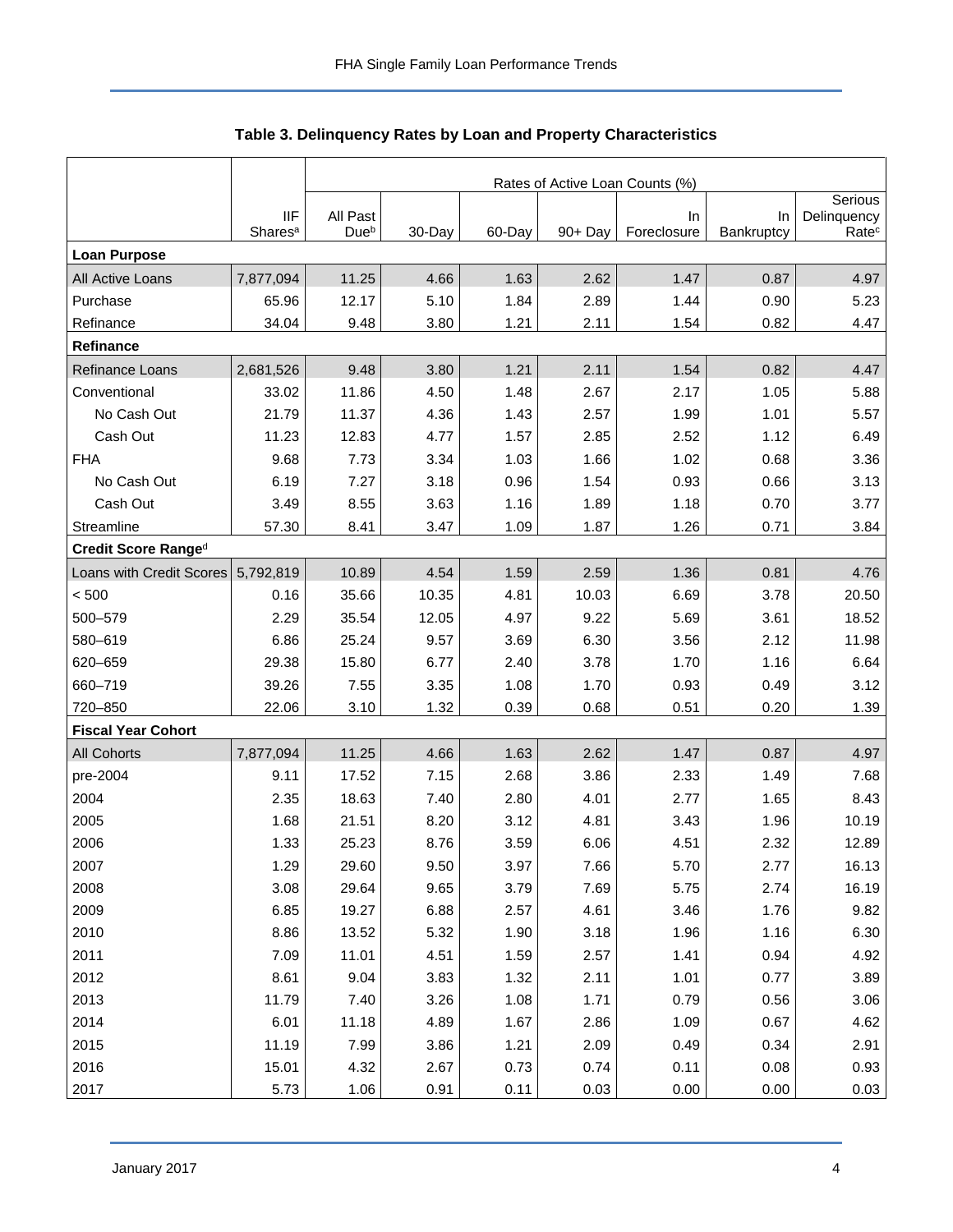|                                             |                     | Rates of Active Loan Counts (%) |        |        |            |             |            |                   |  |  |  |
|---------------------------------------------|---------------------|---------------------------------|--------|--------|------------|-------------|------------|-------------------|--|--|--|
|                                             |                     |                                 |        |        |            |             |            | Serious           |  |  |  |
|                                             | <b>IIF</b>          | All Past                        |        |        |            | In.         | In.        | Delinquency       |  |  |  |
|                                             | Shares <sup>a</sup> | Due <sup>b</sup>                | 30-Day | 60-Day | $90 + Day$ | Foreclosure | Bankruptcy | Rate <sup>c</sup> |  |  |  |
| Loan Amount at Origination (\$ thousands)   |                     |                                 |        |        |            |             |            |                   |  |  |  |
| All Loan Amounts                            | 7,877,094           | 11.25                           | 4.66   | 1.63   | 2.62       | 1.47        | 0.87       | 4.97              |  |  |  |
| < 50                                        | 3.51                | 13.78                           | 5.85   | 2.02   | 2.86       | 2.06        | 0.99       | 5.91              |  |  |  |
| $50 - 99$                                   | 24.41               | 13.23                           | 5.51   | 1.95   | 2.85       | 1.84        | 1.07       | 5.77              |  |  |  |
| 100-149                                     | 28.84               | 11.71                           | 4.88   | 1.71   | 2.70       | 1.42        | 0.98       | 5.11              |  |  |  |
| 150-199                                     | 19.56               | 10.31                           | 4.30   | 1.48   | 2.50       | 1.25        | 0.78       | 4.53              |  |  |  |
| 200-249                                     | 10.88               | 9.26                            | 3.80   | 1.32   | 2.32       | 1.20        | 0.62       | 4.14              |  |  |  |
| 250-399                                     | 10.61               | 9.21                            | 3.62   | 1.27   | 2.44       | 1.32        | 0.57       | 4.33              |  |  |  |
| 400-499                                     | 1.35                | 7.88                            | 2.90   | 0.97   | 2.29       | 1.27        | 0.45       | 4.02              |  |  |  |
| >499                                        | 0.84                | 6.62                            | 2.36   | 0.81   | 1.97       | 1.13        | 0.35       | 3.46              |  |  |  |
| <b>Property Type</b>                        |                     |                                 |        |        |            |             |            |                   |  |  |  |
| All Property Types                          | 7,877,094           | 11.25                           | 4.66   | 1.63   | 2.62       | 1.47        | 0.87       | 4.97              |  |  |  |
| Detached                                    | 86.59               | 11.19                           | 4.72   | 1.64   | 2.59       | 1.36        | 0.88       | 4.83              |  |  |  |
| <b>Manufactured Housing</b>                 | 3.13                | 15.12                           | 5.67   | 1.96   | 3.40       | 2.89        | 1.20       | 7.49              |  |  |  |
| 2-4 Units                                   | 1.97                | 11.45                           | 3.44   | 1.36   | 2.83       | 3.21        | 0.61       | 6.65              |  |  |  |
| Condo                                       | 3.59                | 8.15                            | 2.98   | 1.01   | 1.94       | 1.62        | 0.61       | 4.17              |  |  |  |
| Townhouse                                   | 4.72                | 12.11                           | 4.64   | 1.71   | 3.18       | 1.79        | 0.78       | 5.76              |  |  |  |
| <b>Purchase Loan Type</b>                   |                     |                                 |        |        |            |             |            |                   |  |  |  |
| All Purchase Loans                          | 5,194,410           | 12.17                           | 5.10   | 1.84   | 2.89       | 1.44        | 0.90       | 5.23              |  |  |  |
| Repeat                                      | 18.98               | 9.69                            | 4.17   | 1.42   | 2.17       | 1.18        | 0.75       | 4.10              |  |  |  |
| First-time                                  | 81.02               | 12.74                           | 5.32   | 1.94   | 3.06       | 1.50        | 0.93       | 5.49              |  |  |  |
| Seller-Funded Down Payment Assistance (DPA) |                     |                                 |        |        |            |             |            |                   |  |  |  |
| All Sources of Funds                        | 7,877,094           | 11.25                           | 4.66   | 1.63   | 2.62       | 1.47        | 0.87       | 4.97              |  |  |  |
| Non-DPA                                     | 97.25               | 10.82                           | 4.52   | 1.56   | 2.51       | 1.40        | 0.81       | 4.73              |  |  |  |
| <b>DPA</b>                                  | 2.75                | 26.74                           | 9.30   | 3.88   | 6.69       | 3.97        | 2.89       | 13.55             |  |  |  |

**Table 3. Delinquency Rates by Loan and Property Characteristics** 

IIF = insurance in force.

a For each subpanel, the loan shares sum to 100%. However, in some of the subpanels, the total loans in the analysis do not sum to 100% of IIF. For example, the IIF shares for refinance loans sum to 100% of refinance loans. Streamline refinance loans are not included in the Credit Score Range analysis; the IIF shares in that panel, add to 100% of fully-underwritten loans.

bincludes all loans 30 or more days past due, including those in bankruptcy or foreclosure.

<sup>c</sup> Includes all loans 90 days past due plus all in-bankruptcy and in-foreclosure cases.

<sup>d</sup> Credit score reporting began in May 2004 but was not mandatory until July 2008. Streamline refinance loans do not require credit score reporting.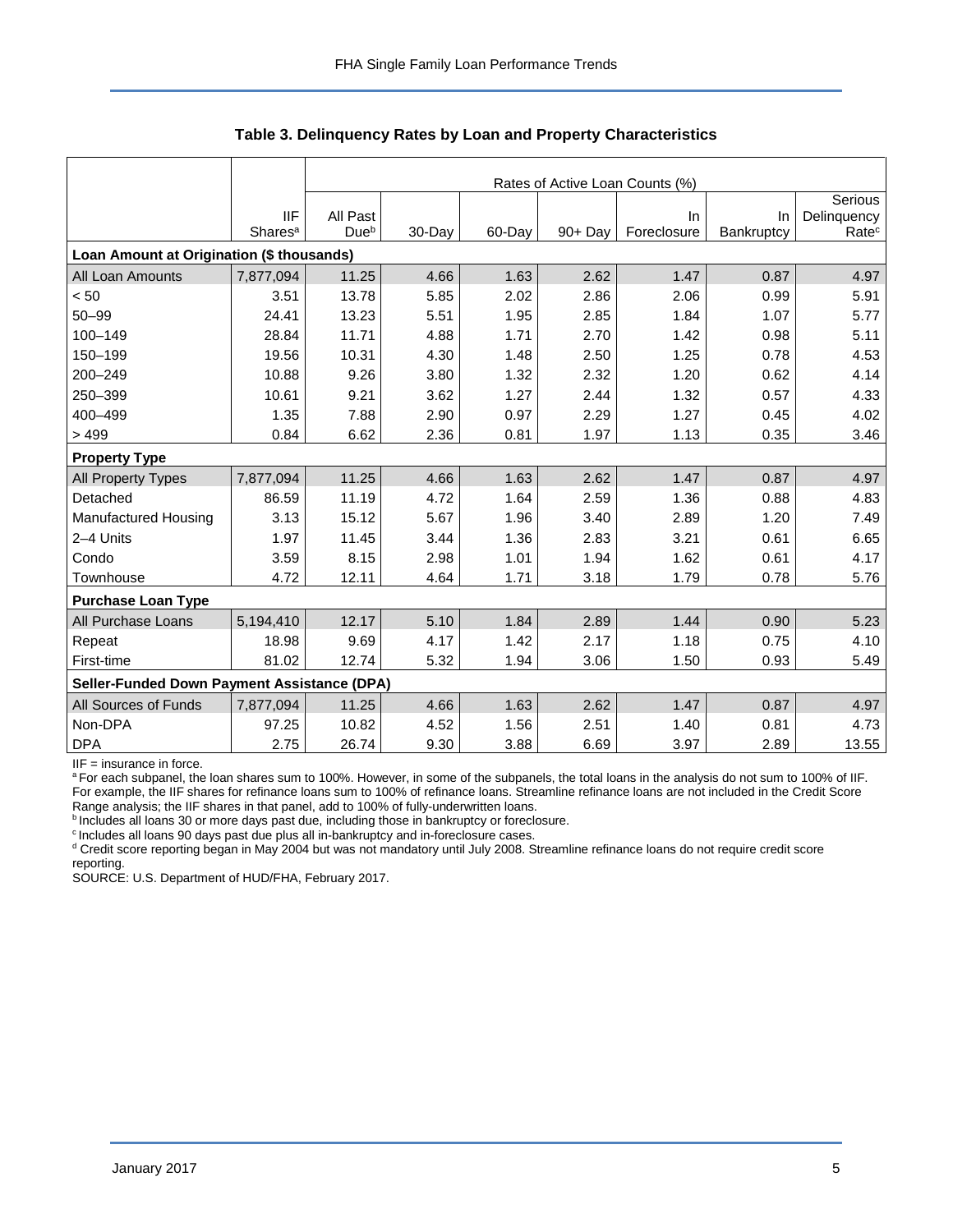<span id="page-6-0"></span>

|                                                         |         |         |         |         |         |                               |         | components or Ecos by Froperty Bioposition month |         |         |         |         |         |
|---------------------------------------------------------|---------|---------|---------|---------|---------|-------------------------------|---------|--------------------------------------------------|---------|---------|---------|---------|---------|
|                                                         | 2016    |         |         |         |         |                               |         |                                                  |         |         |         | 2015    |         |
| <b>Disposition Month</b>                                | Dec     | Nov     | Oct     | Sep     | Aug     | Jul                           | Jun     | May                                              | Apr     | Mar     | Feb     | Jan     | Dec     |
| Loss Components as Percentage of Defaulted Loan Balance |         |         |         |         |         |                               |         |                                                  |         |         |         |         |         |
| Claim Expenses <sup>a</sup>                             | 13.74   | 15.00   | 15.58   | 15.65   | 16.70   | 15.60                         | 15.83   | 16.71                                            | 16.72   | 16.57   | 16.09   | 15.64   | 15.16   |
| Holding Costsb                                          | 4.80    | 4.74    | 4.93    | 4.90    | 4.95    | 4.84                          | 5.18    | 5.66                                             | 5.70    | 5.70    | 5.81    | 5.89    | 6.07    |
| Loss on Collateral <sup>c</sup>                         | 31.47   | 31.69   | 32.67   | 31.42   | 31.55   | 28.92                         | 27.45   | 30.94                                            | 32.72   | 34.69   | 34.40   | 34.51   | 34.84   |
| Sales Expense                                           | 4.31    | 4.30    | 4.20    | 4.24    | 4.35    | 4.55                          | 4.69    | 4.49                                             | 4.37    | 4.44    | 4.44    | 4.37    | 4.31    |
| Program Discounts <sup>d</sup>                          | 0.11    | 0.13    | 0.14    | 0.11    | 0.17    | 0.13                          | 0.25    | 0.15                                             | 0.09    | 0.15    | 0.21    | 0.16    | 0.16    |
| Net Loss Rate <sup>e</sup>                              | 49.31   | 52.41   | 52.90   | 52.20   | 53.91   | 50.07                         | 50.33   | 55.59                                            | 57.72   | 60.35   | 60.29   | 59.44   | 58.99   |
|                                                         |         |         |         |         |         | Average Amount (\$)           |         |                                                  |         |         |         |         |         |
| Average Dollar Loss                                     | 58,099  | 62,224  | 61,497  | 60,817  | 61.704  | 56.788                        | 60,699  | 63,607                                           | 65,372  | 70.041  | 70,754  | 70,304  | 69,720  |
| Average Unpaid Balance                                  | 117,817 | 118,728 | 116,249 | 116,510 | 114,458 | 113,418                       | 120,602 | 114,423                                          | 113,259 | 116,051 | 117,384 | 118,272 | 118,191 |
|                                                         |         |         |         |         |         | <b>Occurrence Count</b>       |         |                                                  |         |         |         |         |         |
| <b>Number of Dispositions</b>                           | 3,428   | 4,153   | 4,479   | 4,738   | 4,606   | 3,368                         | 3,345   | 4,612                                            | 4,904   | 5,042   | 4,755   | 4,810   | 5,684   |
| Number of Discounts                                     | 9       | 13      | 19      | 17      | 26      | 14                            | 20      | 22                                               | 18      | 21      | 30      | 28      | 33      |
| <b>Stage</b>                                            |         |         |         |         |         | <b>Average Time in Months</b> |         |                                                  |         |         |         |         |         |
| Delinquencyf                                            | 13.1    | 13.2    | 12.8    | 12.7    | 12.9    | 12.8                          | 12.9    | 12.8                                             | 12.6    | 12.9    | 12.9    | 13.3    | 12.5    |
| Foreclosure <sup>g</sup>                                | 12.2    | 13.1    | 12.9    | 13.1    | 13.0    | 12.4                          | 12.6    | 12.3                                             | 12.2    | 12.5    | 12.3    | 11.8    | 12.1    |
| Deed Transferh                                          | 12.0    | 11.7    | 11.7    | 11.4    | 12.0    | 11.7                          | 11.3    | 11.6                                             | 11.4    | 11.6    | 11.5    | 11.2    | 11.3    |
| <b>REO</b>                                              | 4.9     | 5.0     | 5.0     | 4.8     | 4.7     | 4.4                           | 4.1     | 4.0                                              | 4.0     | 4.2     | 4.3     | 4.3     | 4.2     |
| All Stages                                              | 42.2    | 43.0    | 42.3    | 42.0    | 42.4    | 41.2                          | 40.9    | 40.7                                             | 40.3    | 41.2    | 41.0    | 40.6    | 40.1    |

<span id="page-6-1"></span>**Table 4. REO Components of Loss by Property Disposition Month** 

<sup>a</sup> Includes interest on principal.

<sup>b</sup> Management, maintenance, repairs, administration, and security, net of rent and other income.

<sup>c</sup> Value when foreclosed (UPB) minus value received in REO; does not include Streamline refinances.

<sup>d</sup> Rate over all dispositions; effect is greater in the cases where a discount actually is given.

e Profit (loss) divided by Unpaid Principal Balance (UPB). The listed cost categories are not exhaustive, and they will not sum to the loss rate.

<sup>f</sup>First missed payment to date foreclosure initiated.

<sup>9</sup> Initiation of foreclosure proceedings to auction date.

h Auction date to HUD acquisition date.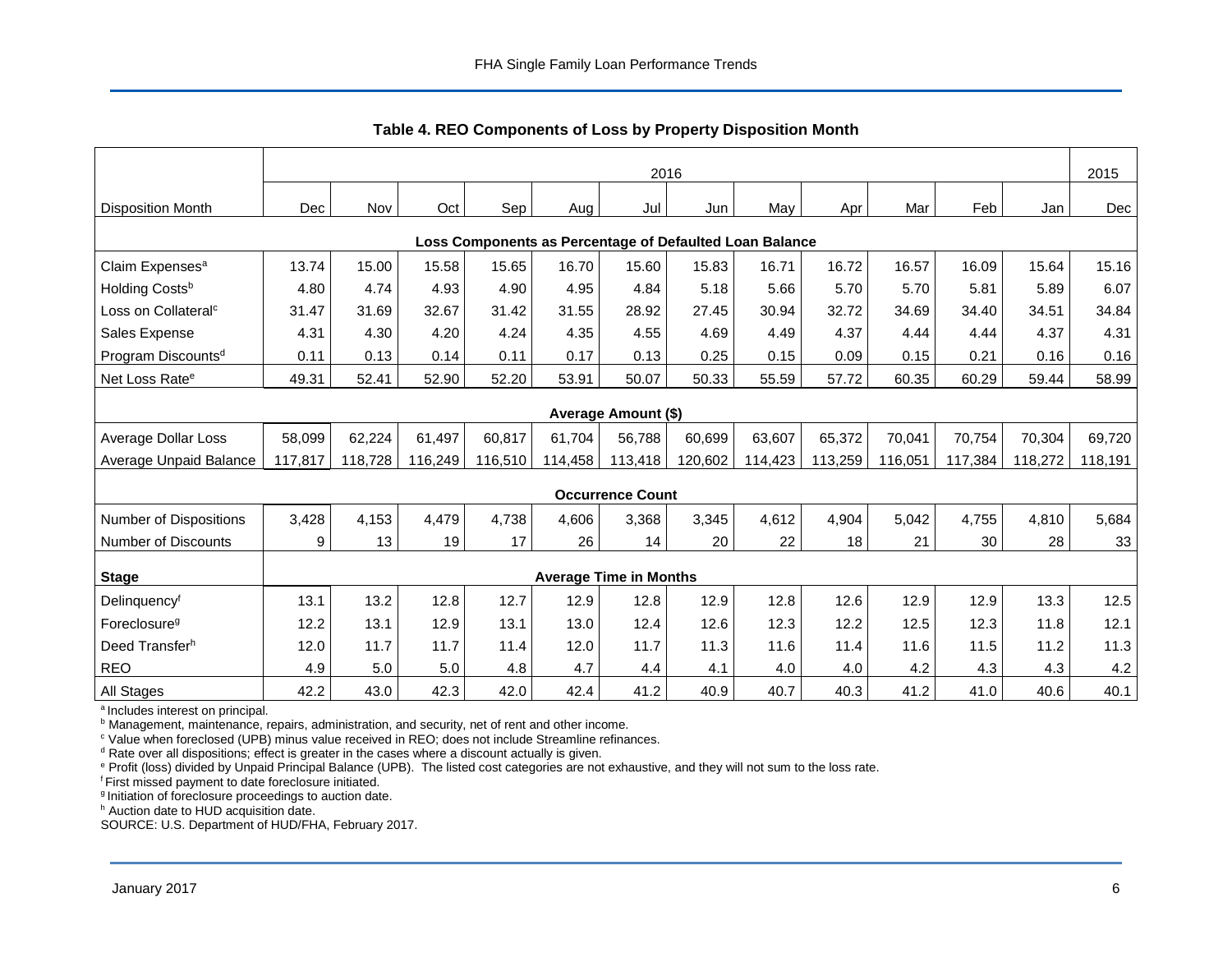<span id="page-7-0"></span>

<span id="page-7-1"></span>**Figure 1. Serious Delinquency Rate by Fiscal Year** 

NOTE: The FY 2009 cohort is separated into two parts, representing loan originations from October through March in 2009-1 and loan originations from April through September in 2009-2. SOURCE: U.S. Department of HUD/FHA, February 2017.